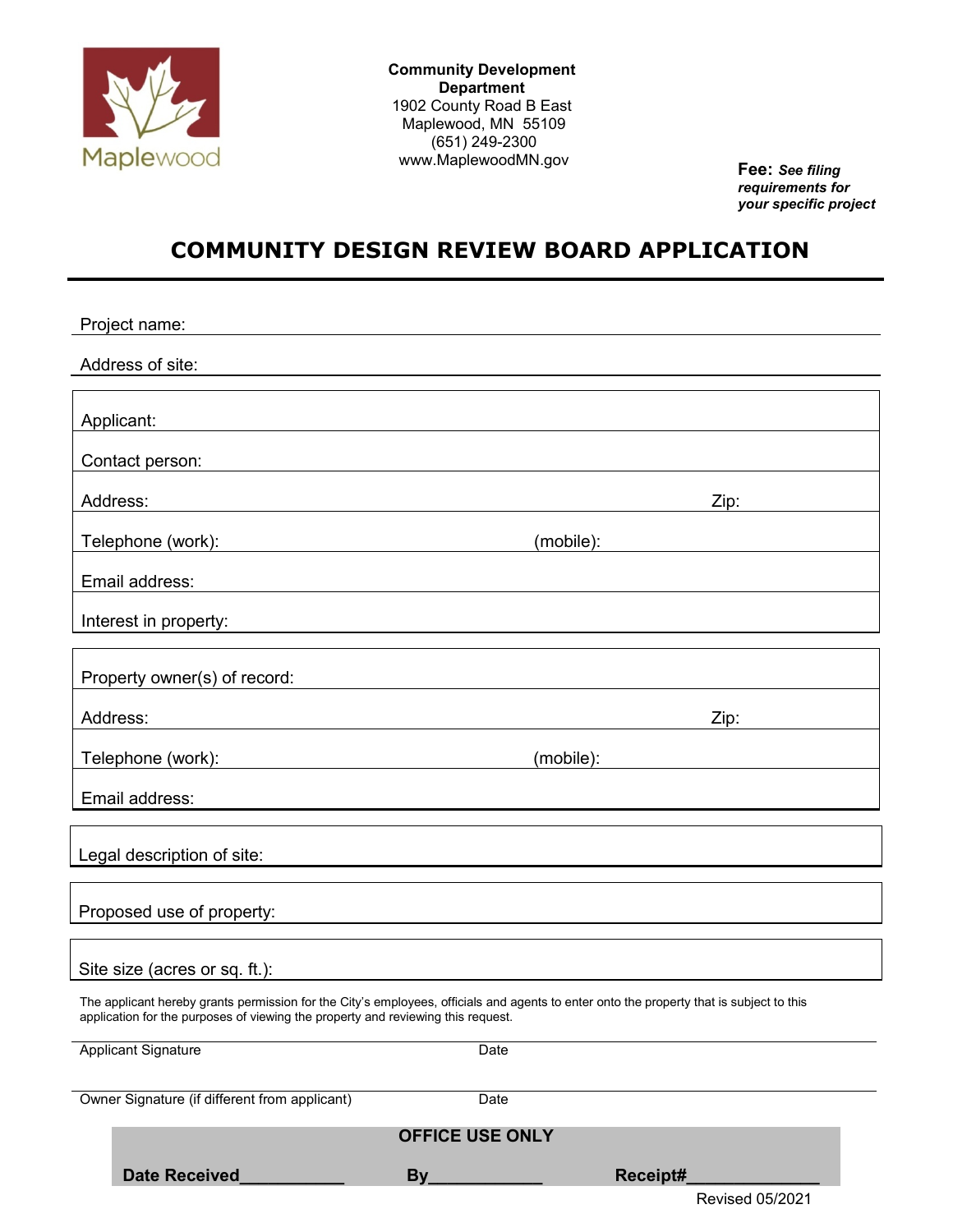## **FILING REQUIREMENTS FOR NEW COMMERCIAL OR MULTI-DWELLING DEVELOPMENTS AND ADDITIONS**

You must submit the following items with your application:

- 1. Ten 11" x 17" or larger copies drawn to scale of the following (include one set of 8  $\frac{1}{2}$ " x 11" reductions and an Adobe.pdf file of all project plans - in 8  $\frac{1}{2}$ " x 11" size):
	- $\circ$  A certificate of survey must be submitted for all development proposals. City staff may waive this requirement for additions within existing developments on a caseby-case basis. In addition, provide a detailed site plan showing all existing and proposed structures, parking, drives, lighting standards and easements. (Refer to attached "Standard Site Design Requirements.")
	- $\circ$  Exterior elevations of each side of every building, including descriptions of building materials and colors. The elevations must also show how you will have any roofmounted equipment screened from a public road or residential property. Submittal of color elevations of each side of every building is strongly recommended to help ensure that the City will have a clear understanding of what is proposed. In addition, the applicant or project architect should present color boards and samples of building materials at all public meetings**. The City encourages the submittal of 3-D perspective drawings with your application. These will help staff, the Community Design Review Board and City Council to better visualize your project.**
	- o A landscaping plan, showing specific planting species, sizes, numbers and locations.
	- o A grading and drainage plan showing:
		- **Existing and proposed contours.**
		- Disposition of surface run-off from roofs and all pavement.
		- Catch basin and storm sewer locations and connections.
		- All shoreland district boundaries that cross the site.
	- $\circ$  All wetlands. The wetlands must be delineated on the site and within 110 feet of the site and shown on the project plans. A trained, qualified person shall prepare a wetland delineation report. The applicant shall submit this information to the Watershed District. The Watershed District must approve the delineation before the City will accept a Community Design Review Board application. Please include confirmation from the Watershed District that they have approved your wetland delineation.
	- $\circ$  A utility plan showing:
		- The existing sanitary sewer main(s), the proposed sanitary sewer main(s) and the proposed sanitary sewer service connections.
		- The existing water main and the proposed water main service connection(s).

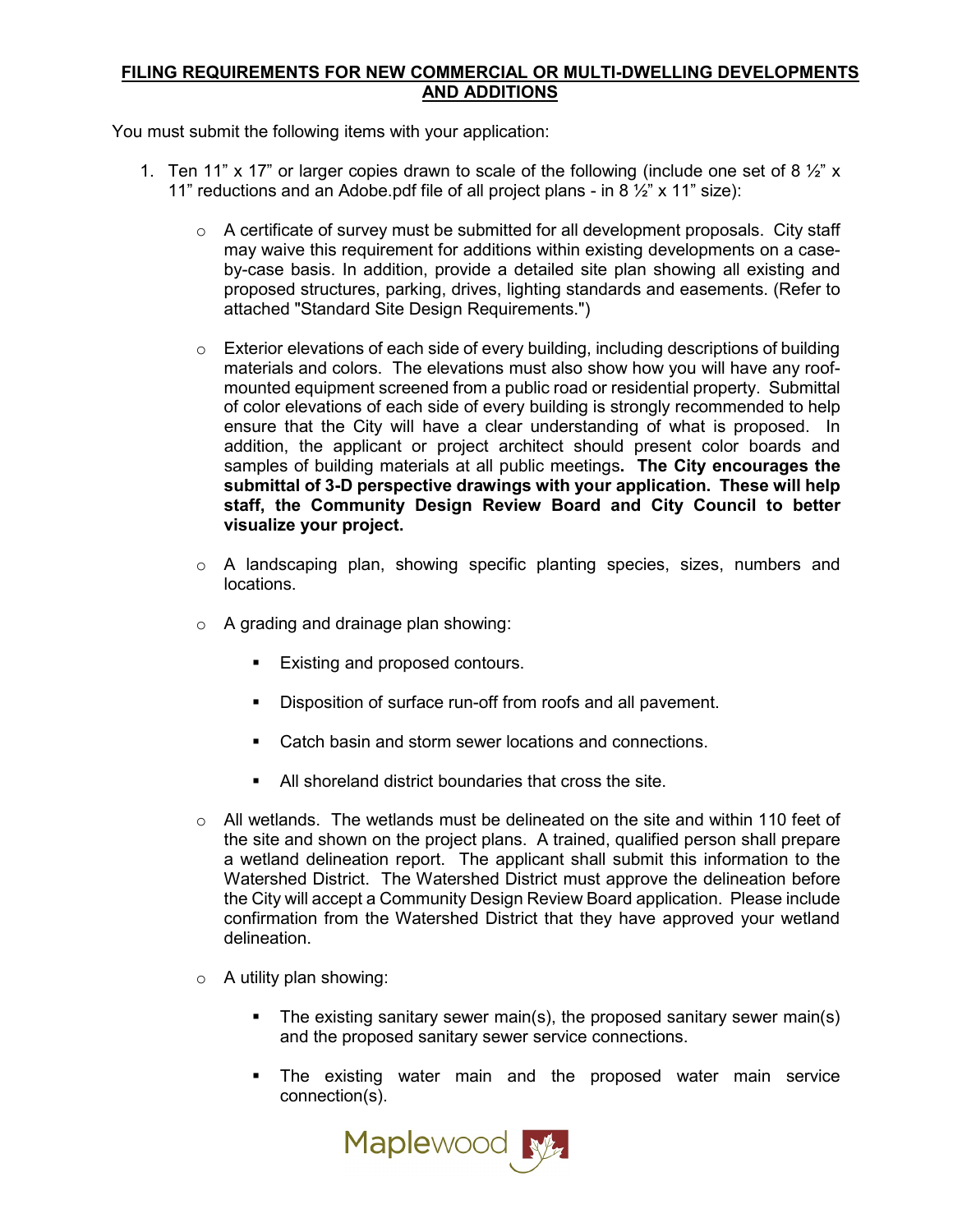- The existing storm sewer and any proposed storm sewer main(s).
- $\circ$  An erosion-control plan showing all proposed erosion control measures to be used on-site (silt fence, inlet protection, rock entrance pad, etc.)
- 2. Calculations showing routing and run-off quantities for 10-year and 100-year critical storm events.
- 3. Provide the following calculations if any of your site is within a City-designated shoreland area:
	- o The impervious surface area within the shoreland area.
	- o The total area of the site within the shoreland area.
- 4. A tree plan showing the following:
	- $\circ$  A tree inventory overlay on the site plans that shows size, species, general health, and location of all significant and specimen trees located within the property where significant and specimen tree removal is proposed.
	- o Definitions:
		- Hardwood Deciduous Tree means all deciduous tree species except those listed as softwood deciduous trees below.
		- **Softwood Deciduous Tree means the following tree species: box elder,** cottonwood, elm, poplar/aspen, silver maple, and willow.
		- Significant Tree means a healthy tree measuring a minimum of six (6) inches in diameter for hardwood deciduous trees, eight (8) inches in diameter for conifer trees, twelve (12) inches in diameter for softwood deciduous trees and specimen trees. Buckthorn or other noxious woody plants or trees as determined by the Community Development Department (CDD) Director are not considered a significant tree species at any diameter.
		- Specimen Tree is a tree of any species that is twenty-eight (28) inches in diameter or greater, except invasive species. Specimen trees must have a life expectancy of greater than ten (10) years, have a relatively sound and solid trunk with no extensive decay or hollow, and have no major insects, pathological problems, or defects. Specimen trees are valued for their size and their legacy.
	- $\circ$  The tree inventory plan:
		- Shall be drawn at the same scale as the other site plan submittals and shall coincide with required engineering documents such as topography maps, wetland information, grading plans, road locations, and building locations.
		- Shall include trees growing in clump form. These trees will be considered individual trees and each stem/trunk is measured as individual trees.
		- Include the location of groups of standing dead or diseased significant and specimen trees.

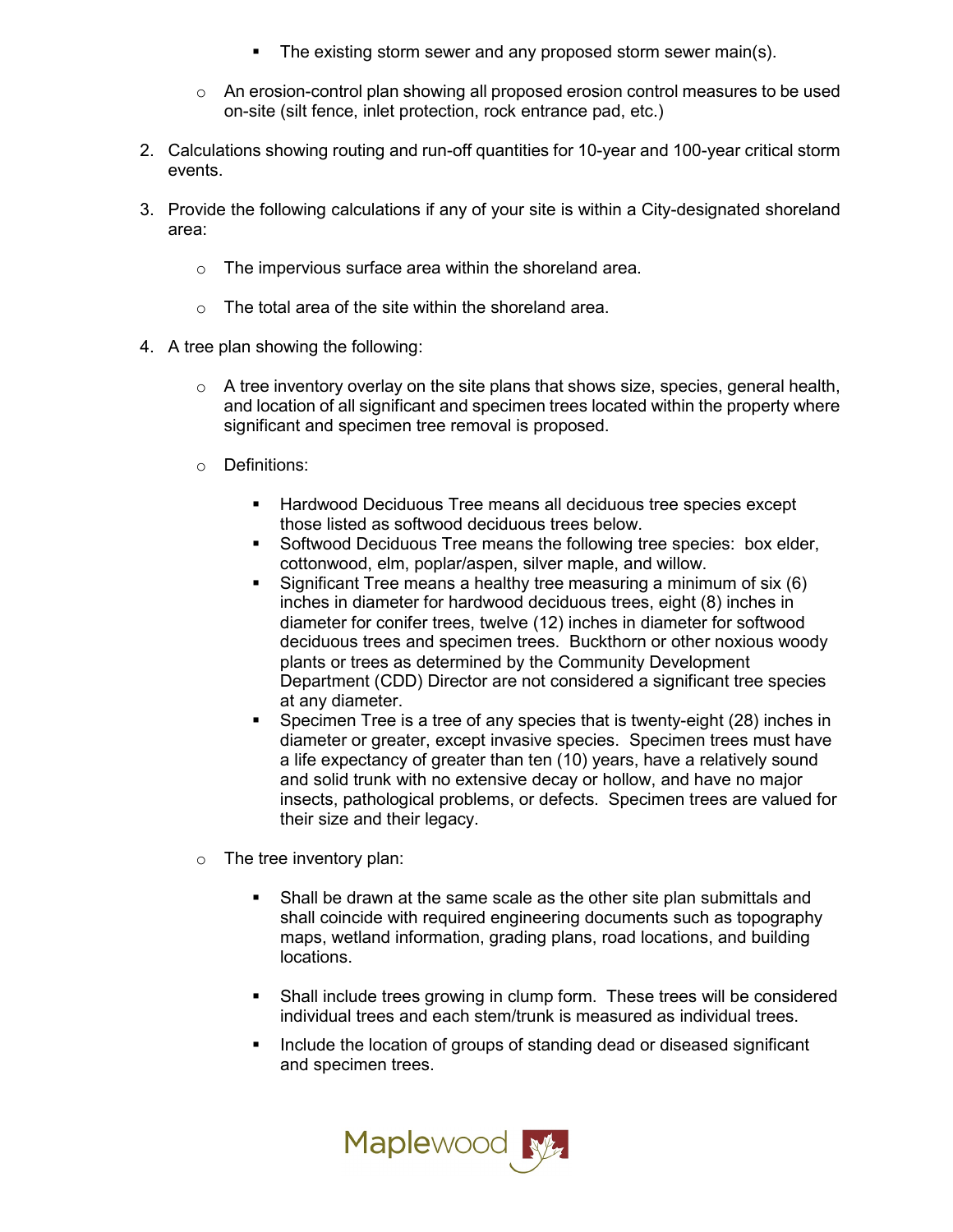- Include the outer boundaries of all contiguous wooded areas, with a general description of trees not meeting the significant and specimen tree size threshold and any indication of the presence of epidemic tree diseases.
- Include significant and specimen trees (species and diameter) identified in both graphic and tabular form.
- Include locations of the proposed buildings, structures, or impervious surfaces.
- Include delineation of all limits of land disturbance, clearing, grading, and trenching.
- $\circ$  A list of total diameter inches of all healthy significant and specimen trees inventoried.
- $\circ$  The total diameter inches of healthy significant and specimen trees removed.
- $\circ$  Location of trees protected and the proposed measures for protection including delineation of tree protection fencing, tree protection signs, location for material storage, parking, debris storage, and wash out area for redi-mix trucks.
- $\circ$  Protection measures for replacement trees being planted in areas with a high deer population.
- $\circ$  The name(s), telephone number(s), and address(es) of the person(s) responsible for tree preservation during the development project.
- $\circ$  Size, species, number, and location of all replacement trees and woody shrubs proposed to be planted on the property, planted on city property, or amounts to be paid into the city's tree fund in accordance with the tree removal, mitigation, and replacement section of the tree ordinance.
- $\circ$  All tree preservation plans shall be prepared by a forestry or horticultural professional whose qualifications are approved by the CDD Director.
- o Tree removal, mitigation, and replacement.
	- Tree removal calculation: If less than twenty percent (20%) of the total significant or specimen tree diameter inches on the property are removed, the applicant shall replace one (1) tree per significant and specimen tree removed. Tree replacement shall be a minimum of two (2.0) caliper inches in size.
	- If twenty percent (20%) or more total significant and specimen tree diameter inches are removed, the applicant shall mitigate all significant and specimen diameter inches using the tree mitigation/replacement schedule in accordance with the following formulas:
		- A = Total diameter inches of significant trees lost as a result of the land alteration (includes significant and specimen trees)
		- B = Total diameter inches of significant trees situated on the property (includes significant and specimen trees)
		- $C$  = Tree replacement constant  $(1.5)$
		- $D = Total diameter$  inches of specimen trees saved\*
		- $E$  = Replacement trees (number of caliper inches)

 $[( (A/B -0.2) \times C) \times A] - [D/2] = E$ 

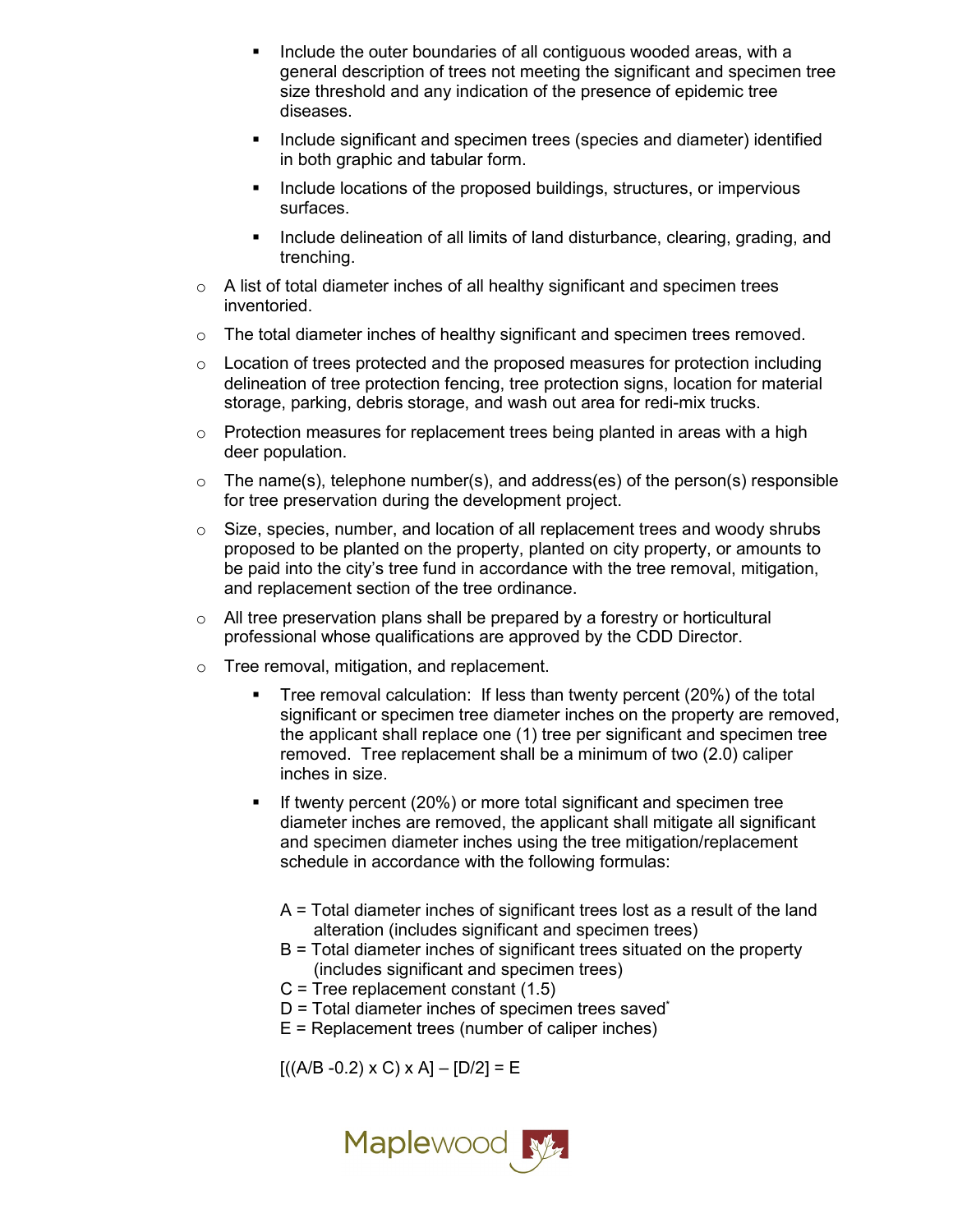\* Applicant receives credit for each one (1) diameter inch of specimen tree saved at a rate of  $\frac{1}{2}$  (.5) diameter inches.

**Example** 

 $A = 94$  $B = 234$  $C = 1.5$  $D = 28$  $E = 14$  caliper inches

 $[(94 / 234 - 0.2) \times 1.5) \times 94] - [28/2] = 14$  caliper inches

- 5. A photometric plan shall include the following:
	- $\circ$  Site and architectural plans indicating the location of the types of luminaries proposed.
	- $\circ$  A detailed description of the luminary, including manufacturer's catalog cuts and drawings including sections.
	- $\circ$  A drawn plan that illustrates the light spread and footcandle levels of the proposed luminaries.
- 6. A written narrative explaining your proposal. (Include an electronic copy of the narrative.)
- 7. A list of property owners and their addresses for your site and for all properties within 500 feet. The City can provide this list upon request.
- 8. Application fees:
	- $\circ$  \$1,650 for commercial or multi-family community design review applications.
	- o \$500 for single and double-dwelling applications.
	- $\circ$  \$500 for community design review revisions.
	- $\circ$  An additional \$200 may be required if the City determines that a development site notification sign is necessary. Please contact a City Planner before making a submittal to verify the need for such a sign,
	- o **Fees are non-refundable.** Make your checks out to the City of Maplewood.
- 9. An engineering escrow will be required for projects that alter the existing site characteristics. The escrow will pay for time spent reviewing plans by engineering staff. If the project proceeds to construction the escrow will also pay for staff time spent on construction issues related to fulfilling city requirements. The amount of the engineering escrow shall be at least \$1,000, with the total amount determined by the Engineering Department. This escrow must be paid with a separate check made payable to the City of Maplewood. Any unused escrow will be returned at project completion. The Engineering Department may waive the engineering escrow if the project does not warrant a review by engineering staff. To determine if an engineering escrow is needed and the amount of the escrow, contact the Assistant City Engineer at 651-249-2400.

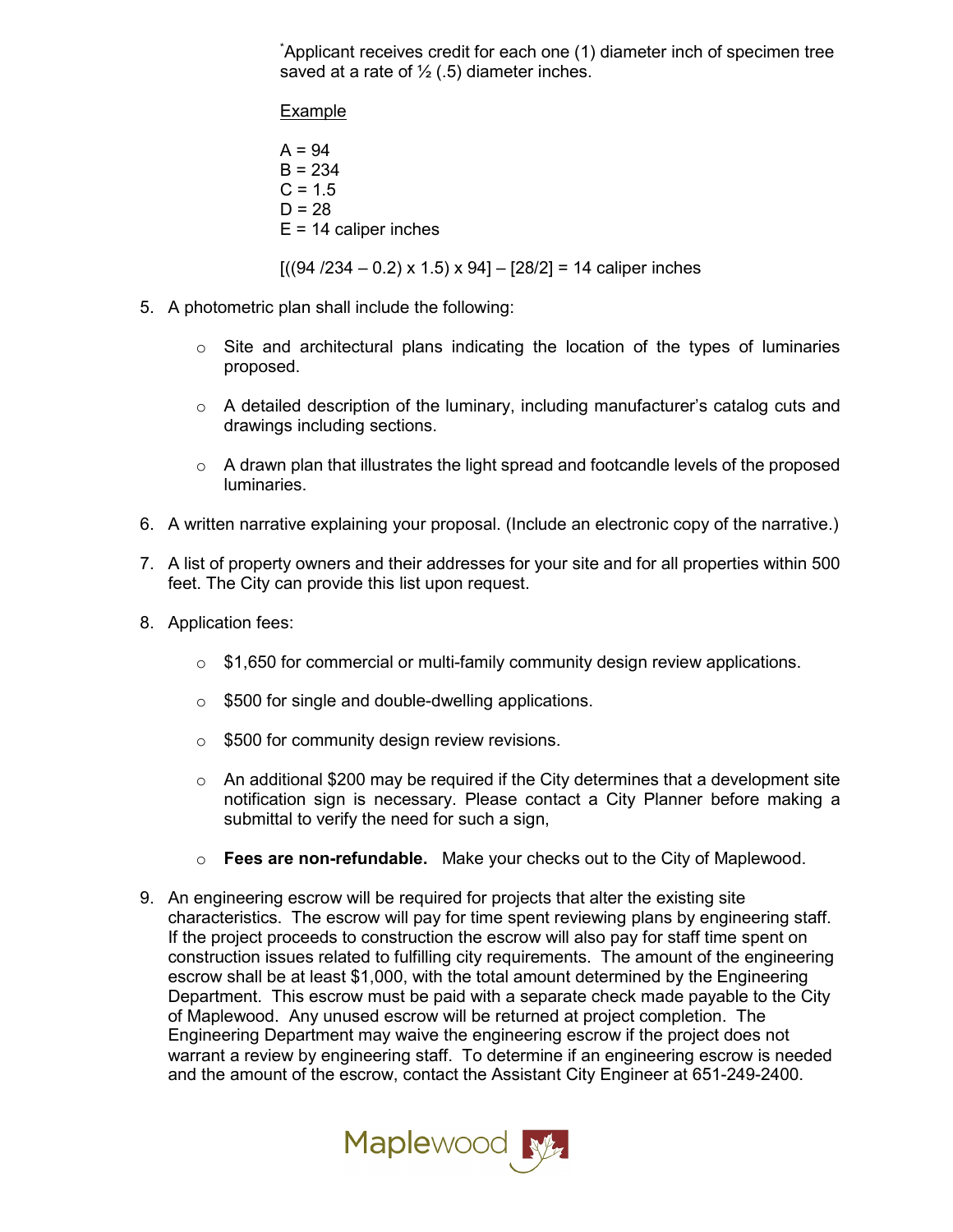## **NOTES**

- 1. You must submit a complete application (including all plans) before City staff or the Board will review your request. The Board typically meets on the third Tuesday of each month at 6 p.m.
- 2. Try to discuss your proposal with adjacent property owners before you submit an application. Any conflict that you can resolve ahead of time will make it easier and faster for the City to process your application.
- 3. **Approval of plans by the Board does not give you approval of a building or sign permit.** These permits must be applied for separately after CDRB approval. Please note the City of Maplewood has adopted Appendix E of the Building Code. Appendix E may require that you have a sprinkler system installed.
- 4. The Ramsey-Washington Metro Watershed District may require approval of your development. Contact the Watershed District at 651-792-7950 for an application.
- 5. Filling or excavating a wetland may require a permit from the Watershed District, the Minnesota Department of Natural Resources or the U. S. Corps of Engineers. These permits are your responsibility to obtain.
- 6. Ramsey County or MnDOT may require a permit or approval if your project would be next to or have access to a county road or a state highway. Any such permits or approvals are your responsibility to obtain.
- 7. The CDD Director may require a consultant, such as a landscape architect, forester or traffic analyst, to review your application. If the Director requires a consultant's review, you must provide a cash escrow to pay this fee. One of the planners will notify you if the Director requires a consultant's report.
- 8. Your project is required to meet the standards of the Americans with Disabilities Act. This act includes design standards for buildings, ramps and parking. These standards are not included in the building code or City regulations. The City does not enforce this act.
- 9. Building permit fees and costs: Contact the Building Department for building permit fees. Contact the Engineering Department for sewer availability charges, water availability charges and park charges. Contact the City Clerk for pending assessments or cash connection charges. You must pay these fees before a building permit will be issued. Please be aware that in addition to the costs associated with getting a building permit, the City of Maplewood also charges a fee for the following:
	- o Park Availability Charge (PAC) 9% of the land value for non-residential development. Contact the Parks and Recreation Manager for the multiple-family development PAC charge.
	- o Sewer Availability Charge (SAC) Contact the Public Works Department for this rate.
	- $\circ$  Water Availability Charge (WAC) Contact the Public Works Department for this rate.

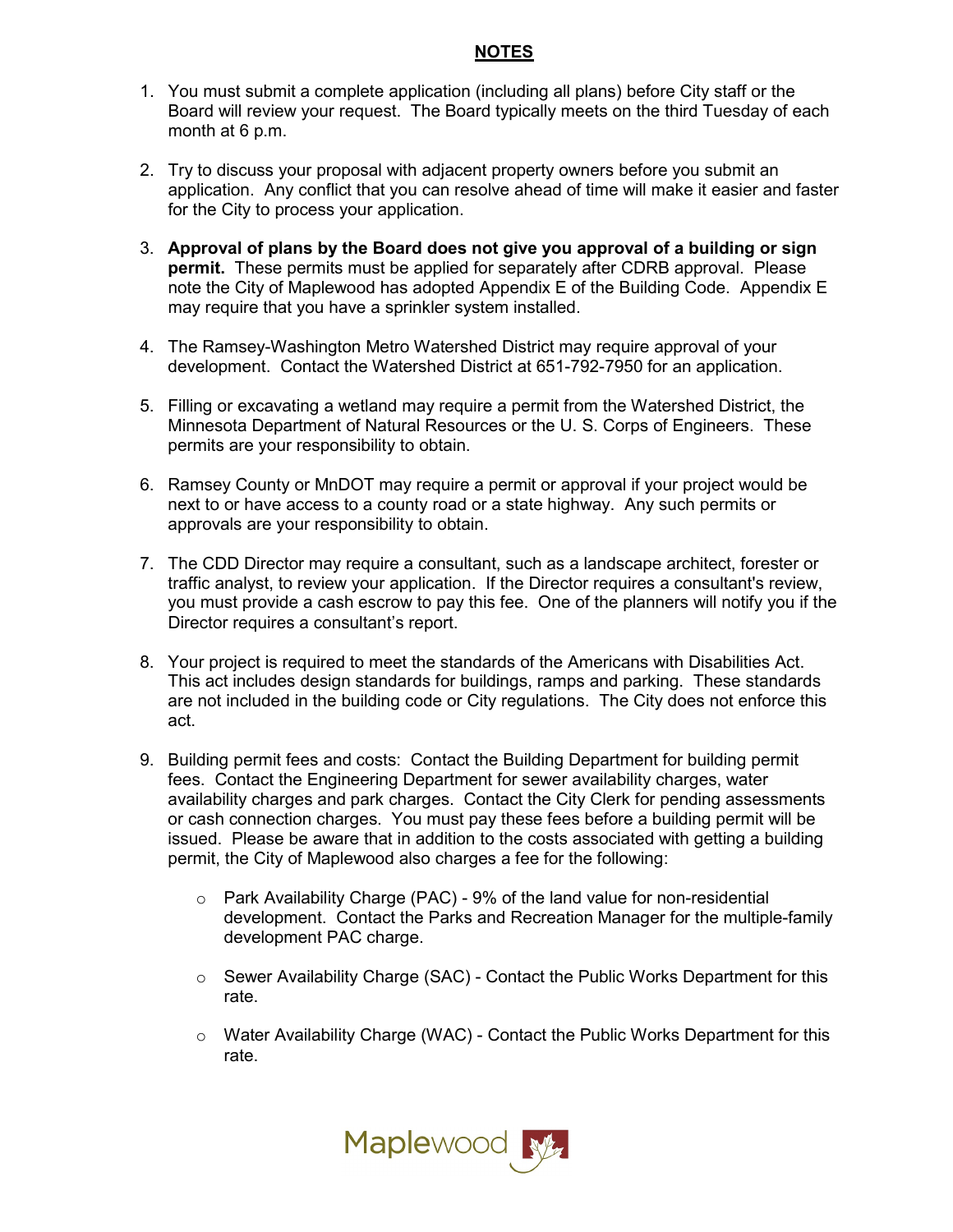- 10. Escrow Required: The City of Maplewood requires that the developer provide escrow in the form of a check or an irrevocable letter of credit to cover the completion of site improvements. This escrow must be paid before a building permit is issued. The amount of the escrow would be 150 percent of the cost of completion of site work such as landscaping, site lighting, paving and parking lot striping.
	- $\circ$  The Public Works Department also requires escrow to be paid to cover items such as proper site grading, erosion control and street cleanup. This does not apply to developer-constructed public improvements, which require additional escrows. Please contact the Public Works Department at 651-249-2400 to discuss this.

# **STANDARD SITE DESIGN REQUIREMENTS**

Most developments are required to meet the following design standards. Developments within a Mixed Use zoning district or developments processed as a planned unit development are bound by separate design requirements. Please contact the Planning Office at 651-249-2300 with questions regarding these developments.

## Parking lots

Minimum parking lot dimensions:

|                         | 90 Degree Parking (in feet) |                                      |      |
|-------------------------|-----------------------------|--------------------------------------|------|
| <b>Use</b>              |                             | Stall width Stall length Aisle width |      |
| Customer, high turnover | 10                          | 18                                   | 24   |
| Customer, low turnover  | 9.5                         | 18                                   | 24   |
| Employee only           | 9.0                         | 18                                   | 24   |
|                         | 60 Degree Parking (in feet) |                                      |      |
| Customer, high turnover | 10                          | 15.6                                 | 22   |
| Customer, low turnover  | $9.5^{\circ}$               | 15.6                                 | 22   |
| Employee only           | 9.0                         | 15.6                                 | 22   |
|                         | 45 Degree Parking (in feet) |                                      |      |
| Customer, high turnover | 10                          | 12.6                                 | 22.6 |
| Customer, low turnover  | 9.5                         | 12.6                                 | 22.6 |
| Employee only           | 9                           | 12.6                                 | 22.6 |

 $\circ$  "Customer, high turnover" uses include shopping centers, retail sales, fast food restaurants, convenience centers and similar uses. "Customer, low turnover" uses include offices, industrial, schools, churches, research, multiple-dwellings, motels, sit-down restaurants and similar uses.

 $\circ$  You may reduce the parking stall length by 2.5 feet for 90 degree parking and two feet for angle parking if the parking space abuts a curb, sidewalk or landscaped area.

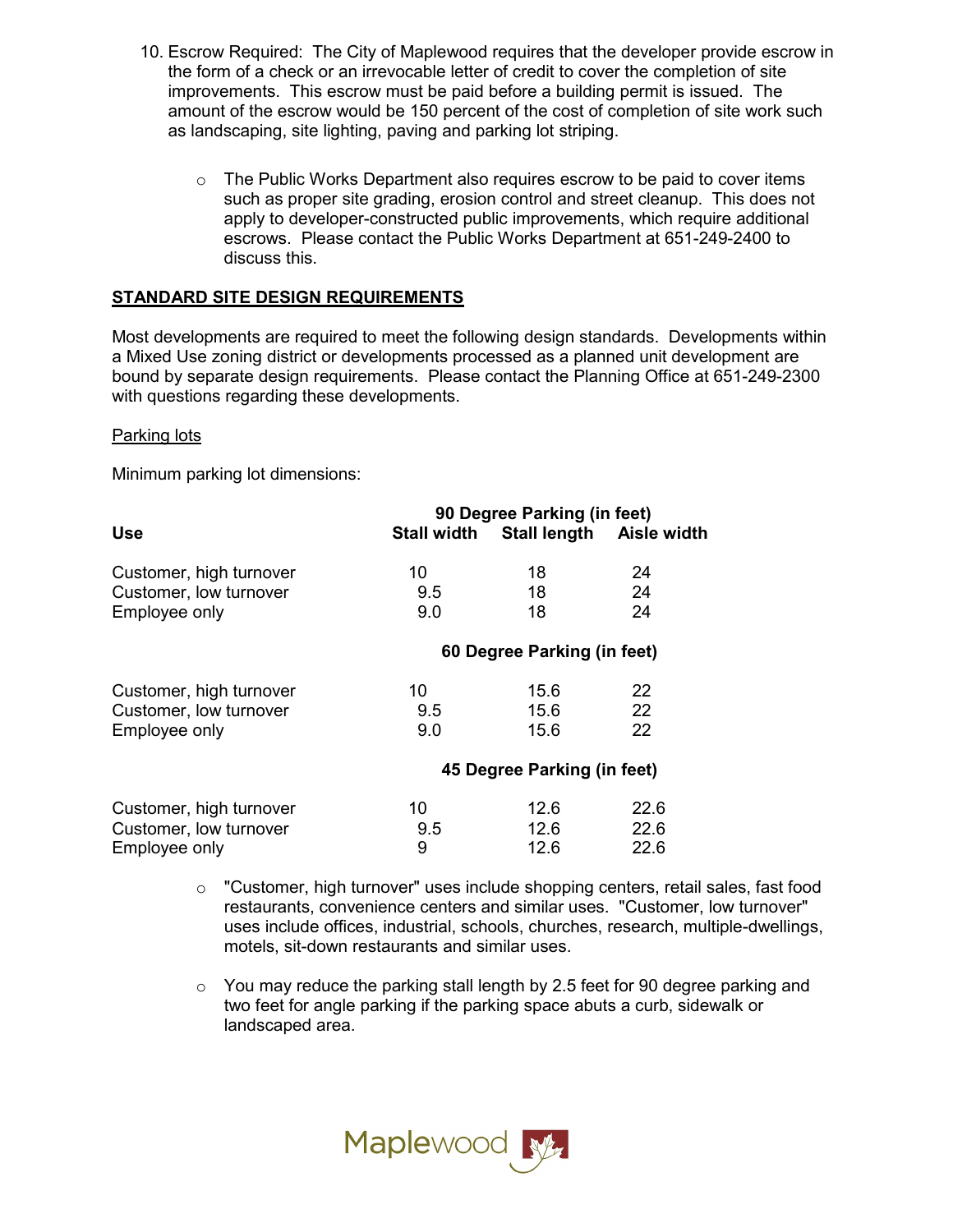- $\circ$  Handicap-accessible parking spaces shall meet ADA (Americans with Disabilities Act) requirements. These spaces shall be adjacent to the building whenever possible.
- $\circ$  In shopping centers and other large developments, you must orient the parking drives closest to the building, perpendicular to the building whenever practical.
- $\circ$  Do not put a parking stall in front of a building entrance if there is no sidewalk there.
- o Do not use interlocking or herringbone designs for parking stalls.
- $\circ$  The City may require a ten-foot-wide planter or median strip every three or four parking rows. The purpose is to prevent vehicular movement diagonally across the parking lot and to improve aesthetics.
- $\circ$  Provide continuous concrete curb around all parking lots and drives having 13 or more parking spaces. Curbing may be required around smaller lots if it is needed for drainage control.
- o You must pave all parking lots and drives.
- $\circ$  Curb cuts shall be thirty feet in width.
- $\circ$  Collect all parking lot drainage and pipe it to a storm sewer when available.
- o Minimum number of parking stalls required:
	- Retail and office--one space/200 square feet of gross floor area.
	- Warehouse and manufacturing--one space/each two employees or one space/1,000 square feet of warehousing and one space/400 square feet for manufacturing, whichever is more.
	- Restaurant--one space/each 50 square feet of floor area devoted to patron use. Patron areas include everything but "employee only" areas.
	- Theaters, auditoriums, churches, or other places of public assemblage--one space/four seats. Schools--one space/4 auditorium seats.
	- Multiple Dwelling--two spaces for each housekeeping unit. One of these spaces must be enclosed.

#### Minimum setbacks

The following minimum setbacks are required:

- $\circ$  A 15-foot landscaped yard between a parking lot and a public right-of-way.
- $\circ$  A 30-foot front building setback for commercial, industrial and multi-family developments.

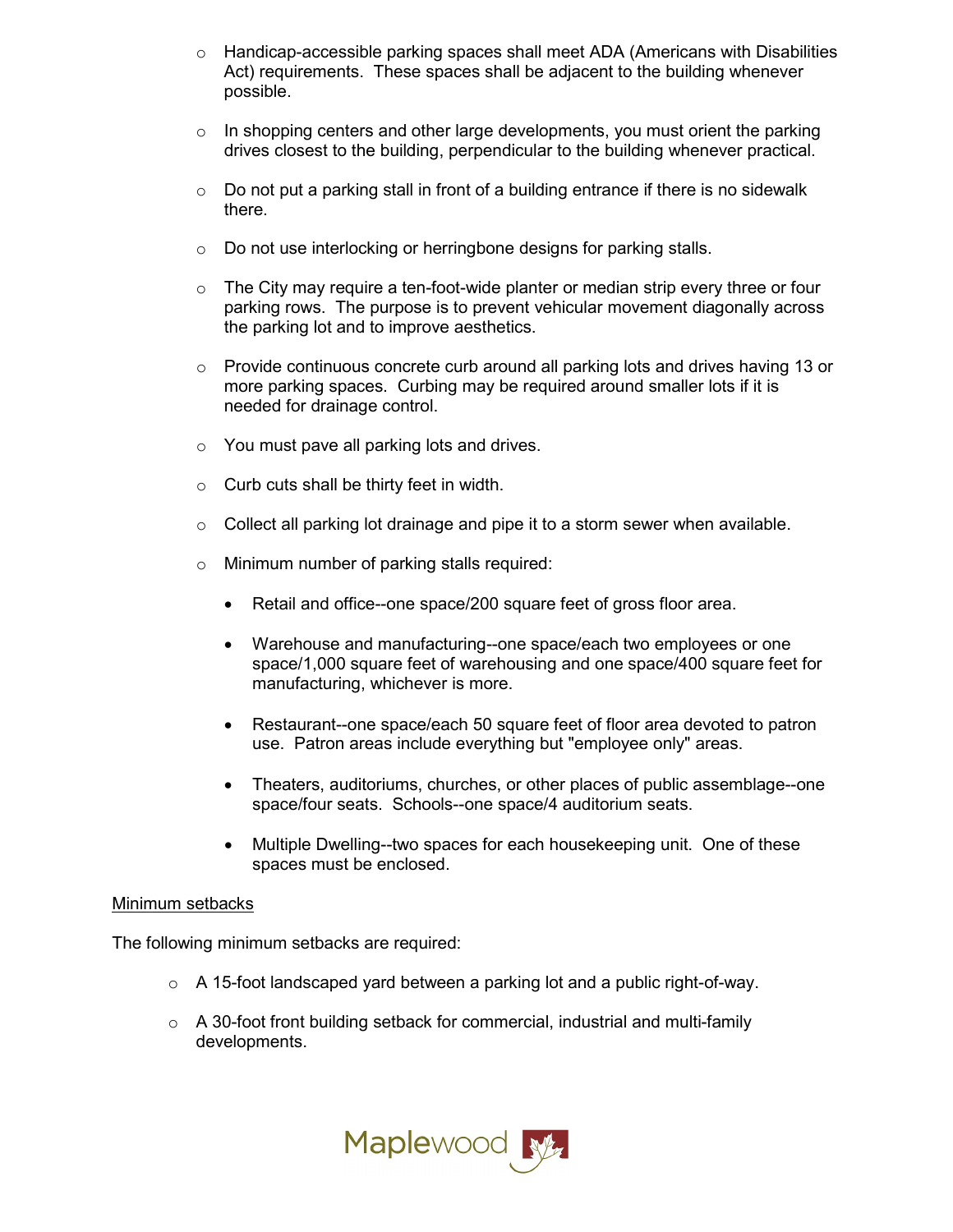- $\circ$  A 50-foot building setback when abutting property that is used or shown on the City's land-use plan for residential use. This setback shall be increased up to one hundred (100) feet based on the more restrictive of the following requirements:
	- Building height: The building setbacks shall be increased 2 feet for each 1 foot the building exceeds 25 feet in height.
	- Exterior wall area: Where an exterior wall faces a residentially zoned property, the wall setback from the residential lot line shall be as follows:

| Wall Area (square feet) | Setback (feet) |
|-------------------------|----------------|
| $0 - 1999$              | 50             |
| 2000 - 2999             | 75             |
| 3000 or more            | 100            |

- $\circ$  A 100-foot building setback to a pipeline. Buildings constructed prior to August 10, 1987, are exempt from this setback requirement.
- $\circ$  Wetland setbacks for buildings and parking lots will vary depending on classification of wetland. All wetlands must be delineated and classification must be determined by the Ramsey/Washington Metro Watershed District.
- o A landscaped parking lot setback area of not less than twenty feet in width where:
	- A nonresidential use abuts residentially-zoned property.
	- A multiple dwelling abuts property zoned for single or double dwellings.
- o A 5-foot landscaped setback from abutting non-residential property.

#### Screening

- $\circ$  The City may require the screening of outdoor storage where such storage would be visible from residential areas or roadways. The City may also require screening where the storage is unsightly to adjacent commercial development.
- $\circ$  Roof-top equipment shall be screened when it can be viewed from residential properties and must be painted to match the building if no screening is required.
- $\circ$  Screen parking lots where the light from motor vehicle headlights and other sources would shine onto residential windows. To meet the screening requirement, you must use a decorative wood fence, berming, evergreen plantings or a combination of these. Screening must be at least six-feet-tall and 80% opaque upon installation.
- $\circ$  You must provide trash container enclosures for any outdoor trash storage. Provide concrete-filled steel posts, or the equivalent, anchored in the ground at the front corners of the enclosure. If the enclosure is masonry, you may omit the protective posts. You must have a 100% opaque wooden gate installed on the enclosure.

#### Landscaping

 $\circ$  Landscape design and materials should help to relate the architecture to the site and the surrounding environment.

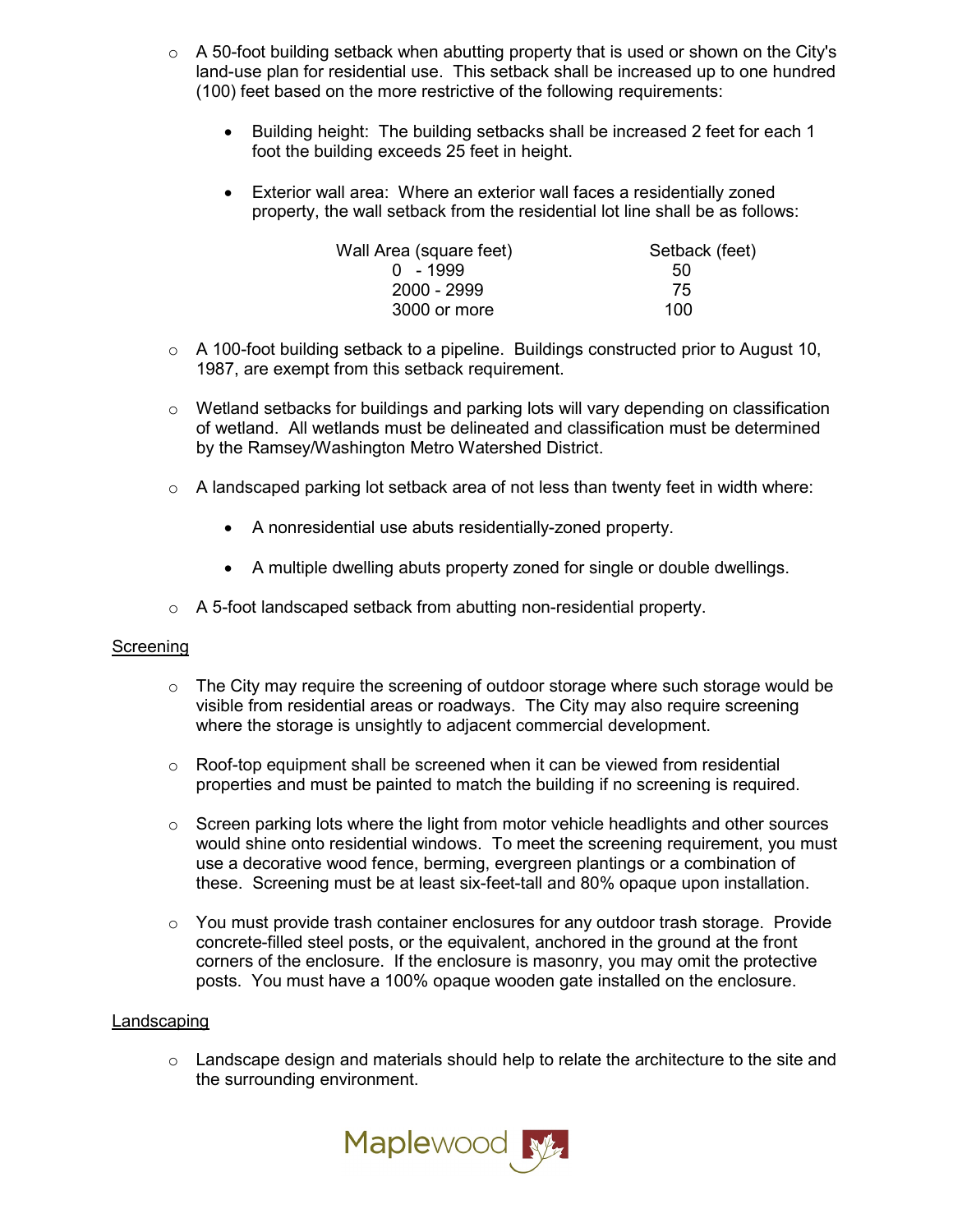- $\circ$  Landscaping and grading plans must maximize the preservation of desirable existing vegetation and the use of native plants.
- $\circ$  Minimum tree sizes: 2 inch B & B minimum for large deciduous trees, 1 1/2 inch B & B minimum for ornamental deciduous trees and 6-foot height minimum for evergreen trees.
- $\circ$  Invasive species: Refer to the City's list of invasive species. These species should not be used in your landscape design.

## Tree mitigation

- $\circ$  Once the total caliper inches for replacement trees are determined, the applicant shall mitigate the loss of significant and specimen trees by planting replacement trees in appropriate areas on the property in accordance with the tree removal, mitigation, and replacement section of the tree ordinance. After putting as many trees as feasible on the site, if the replacement requirement is still not met, the CDD Director can approve tree replacement steps as outlined below prior to issuance of a grading or building permit:
	- Planting replacement trees on city property under the direction of the CDD Director.
	- Mulched beds of native or drought-tolerant shrubs that are not required as part of foundation, screening, or other city-required plantings will qualify towards tree replacement at a rate of .5 caliper inches per number three (#3) shrub.
	- Alternative forms of mitigation can be approved by the CDD Director. Examples of alternative mitigation include buckthorn removal and management. Buckthorn removal and management will qualify the applicant for reducing the number of replacement trees or payment into the city's tree fund with a dollar for dollar credit.
	- Paying the city a sum per caliper inch in accordance with the tree replacement schedule outlined in the city fee schedule. Payment shall be deposited into an account designated specifically for tree planting on public property or providing financial assistance for properties that want to voluntarily plant trees.

#### Lighting

- $\circ$  Provide a photometric plan with all development proposals. Exterior lighting must not exceed .4 foot candles of illumination at all property lines. Freestanding lights are limited to 25 feet in height (including the base) and must have fixtures that direct light downward. Lighting under canopies (i.e., fuel station canopies, drive-through canopies) must be recessed.
- o Please contact the Planning Office at 651-249-2300 for specific requirements concerning your site.